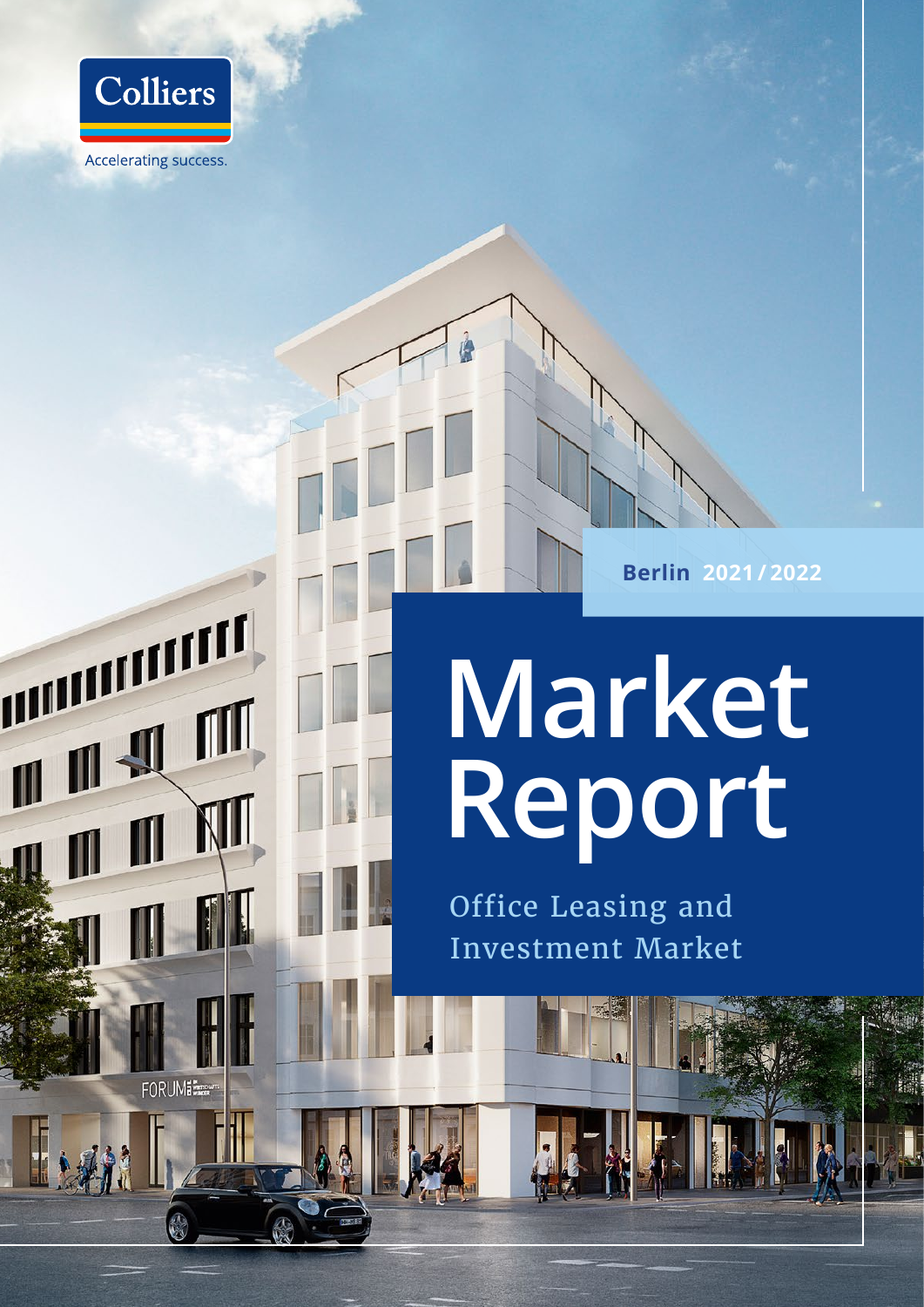## Berlin



## **City Facts**

| Population in 1,000                                               | 3.664  |
|-------------------------------------------------------------------|--------|
| <b>Employees Paying Social Security</b><br>Contributions in 1,000 | 1.583  |
| Unemployment Rate in %                                            | 9.8    |
| Per Capita Disposable Income in €                                 | 22.176 |

## **Fast Facts**

| <b>Office Leasing</b> | 2021              | Change<br>year-on-year |
|-----------------------|-------------------|------------------------|
| Office Space Take-up  | 830,000 sqm       | 13.1%                  |
| Leasing Take-up       | 764,000 sgm       | 14.3%                  |
| Prime Rent            | 40.70 €/sgm       | $-1.0%$                |
| Average Rent          | 29.10 €/sqm       | 1.4%                   |
| Vacancy Rate          | 3.1%              | 140bp                  |
| Office Space Stock    | 21.10 million sqm | 1.0%                   |



#### **Rents** in €/sqm

| Submarket                           | <b>Range of Rents</b> |
|-------------------------------------|-----------------------|
| <b>CBD City West</b>                | $2000 - 4000$         |
| <b>CBD City East</b>                | $2000 - 4300$         |
| CBD Potsdamer Platz/Leipziger Platz | $32.15 - 47.00$       |
| <b>Central Station</b>              | $2575 - 3700$         |
| Mediaspree                          | $21.00 - 35.00$       |
| Alexanderplatz                      | $20.00 - 41.00$       |
| Südkreuz                            | $28.35 - 29.00$       |
| City West                           | $19.50 - 33.00$       |
| <b>City East</b>                    | $22.00 - 40.50$       |
| <b>City Margins North</b>           | $18.00 - 36.00$       |
| <b>City Margins South</b>           | $23.00 - 35.00$       |
| Periphery North                     | $14.00 - 28.85$       |
| Periphery West                      | $13.50 - 23.00$       |
| Periphery South                     | $14.00 - 31.00$       |
| Periphery East                      | $14.50 - 23.60$       |
| Adlershof                           | $14.00 - 17.50$       |
| Schönefeld                          | $16.90 - 17.10$       |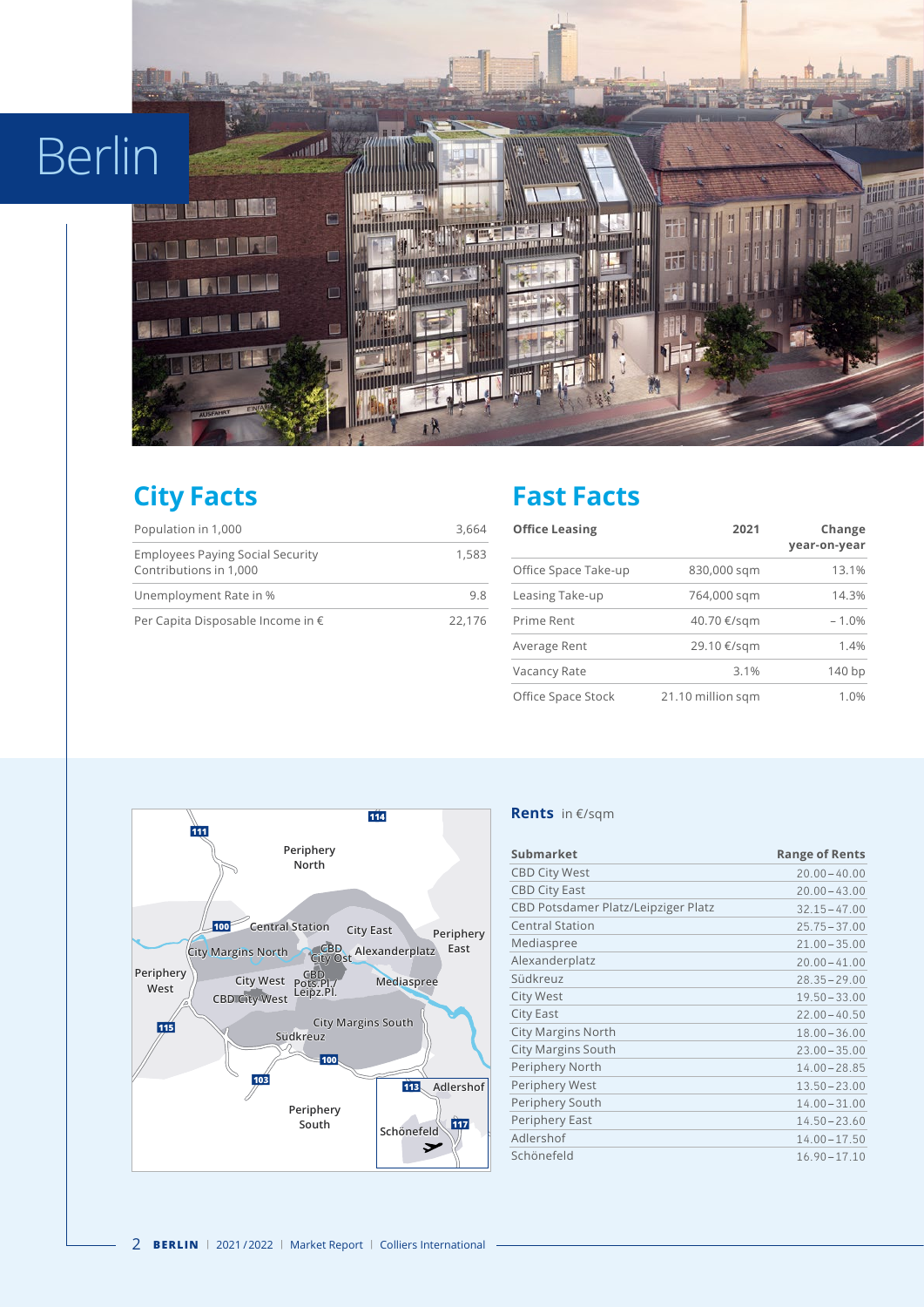## **Office Leasing**

#### **Take-up**

The Berlin office leasing market once again performed exceptionally well, achieving a substantial result of 830,000 sqm in take-up. This represents a significant yoy increase of 13% and another outperformance of the 10-year average of around 770,000 sqm. The final quarter of the year proved particularly lively with take-up coming in at around 309,000 sqm. Large-scale leases dominated the market this past year. The space segment of over 5,000 sqm accounted for just under half of total take-up. An incredible 18 megadeals were signed for over 10,000 sqm.

Not only does the Berlin office leasing market play a significant role as a national office hub in terms of leasing activity: The German capital is also now almost on par with London and Paris.

The market saw widespread demand from various sectors. The public sector dominated market activity in 2021 as in previous years. Notable examples include the lease signed by the German Ministry of Economics for over 20,000 sqm at the former Vattenfall headquarters on Chausseestraße and the lease signed by BIMA for around 18,000 sqm at NEW COURTS on Gerichtstraße.

Market activity once again revolved around the CBD City East and City East submarkets, which contributed roughly 170,000 sqm to total take-up. Neighboring locations are also attracting increasing demand due to the ongoing supply bottleneck in central locations. The City Margins North and the Periphery North and East submarkets benefited most.



#### *FIGURE* **1: Office Space Take-up in 1,000 sqm <b>***FIGURE* 2: **Completion Volume** in 1,000 sqm

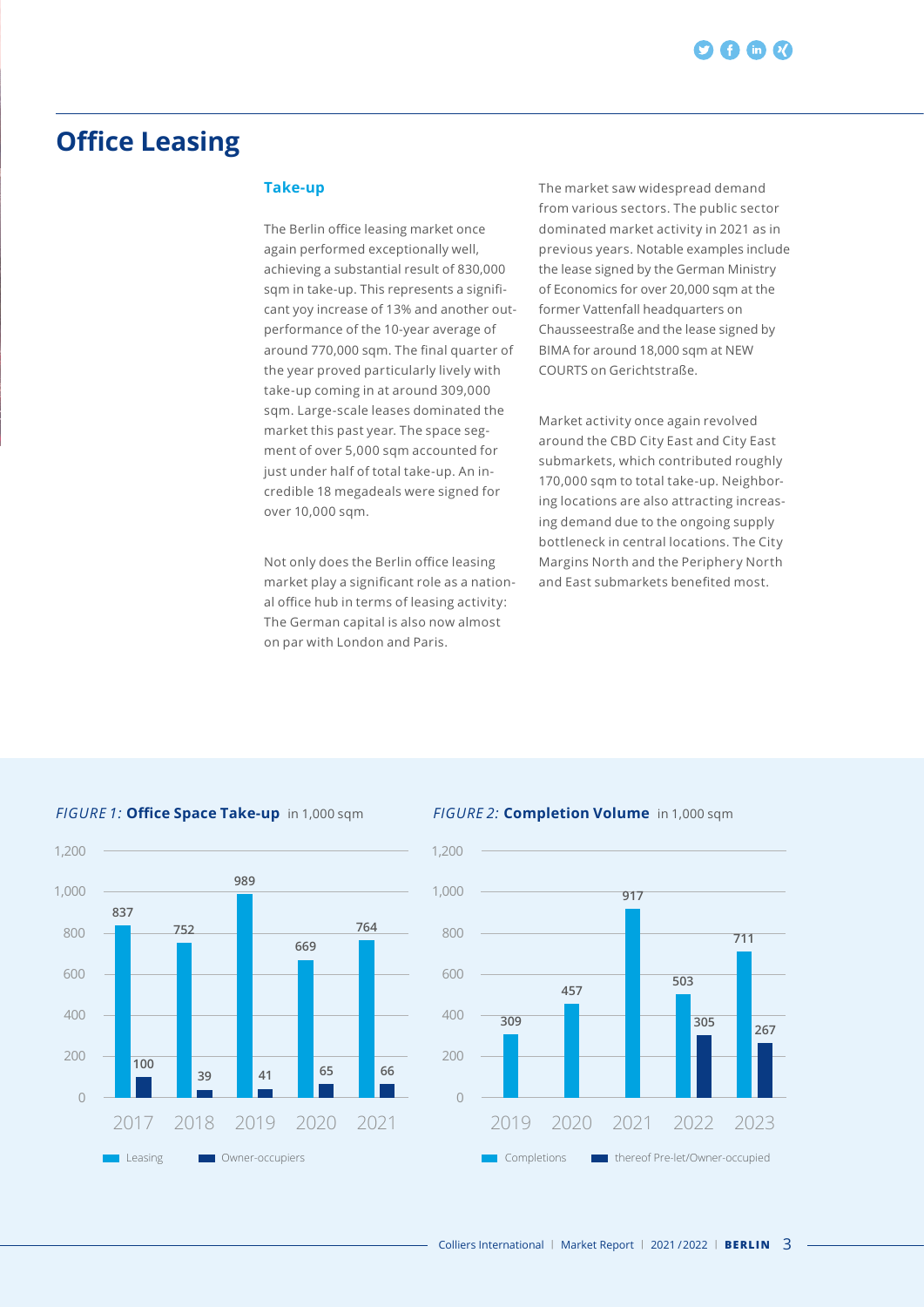#### **Rents**

Rents remained stable in 2021 and have since experienced a slight upward trend. Prime rents come to a current €40.70 per sqm with average rents at €29.10 per sqm, which is roughly in line with the previous year. Average rents in the area demarcated by the city's inner suburban train ring are posting a current €33.00 per sqm. Tenants were willing to pay more than €35 per sqm for roughly 142,000 sqm of new office space.

#### **Supply and Vacancy**

Berlin's extremely low vacancy rate of 1.7% increased slightly over the course of the year to a still relatively low 3.1%. The amount of space available for immediate tenancy rose yoy to around 654,000 sqm. The situation in submarkets outside Berlin's suburban train ring remains particularly tense at just over 1.0%.

#### **Key Developments**

A total of 503,000 sqm are currently in the development pipeline for 2022 with around 80% of this space already taken up as at the start of the year. These developments are primarily targeting CBD locations in the City East and West submarkets and around Alexanderplatz.

#### **Summary and Outlook**

Rents are likely to continue to rise substantially throughout 2022 due to ongoing high demand, particularly for property developments in central locations, and could even reach the €50 per sqm mark. Sentiment on the Berlin office market is exceptionally positive and the development pipeline is well-stocked across all sectors and space segments. The overall outlook is extremely optimistic and 2022's annual result could exceed 2019's all-time high. We consider take-up of around 900,000 sqm to be realistic.



*FIGURE 3:* **Vacancy Rate** in % **and Vacancy** in 1,000 sqm

#### *FIGURE 4:* **Prime and Average Rents**

**39.90**

**41.10**

**40.70**

**29.10**

 $\overline{\mathbf{c}}$ 

**28.70**

**26.30**

in €/sqm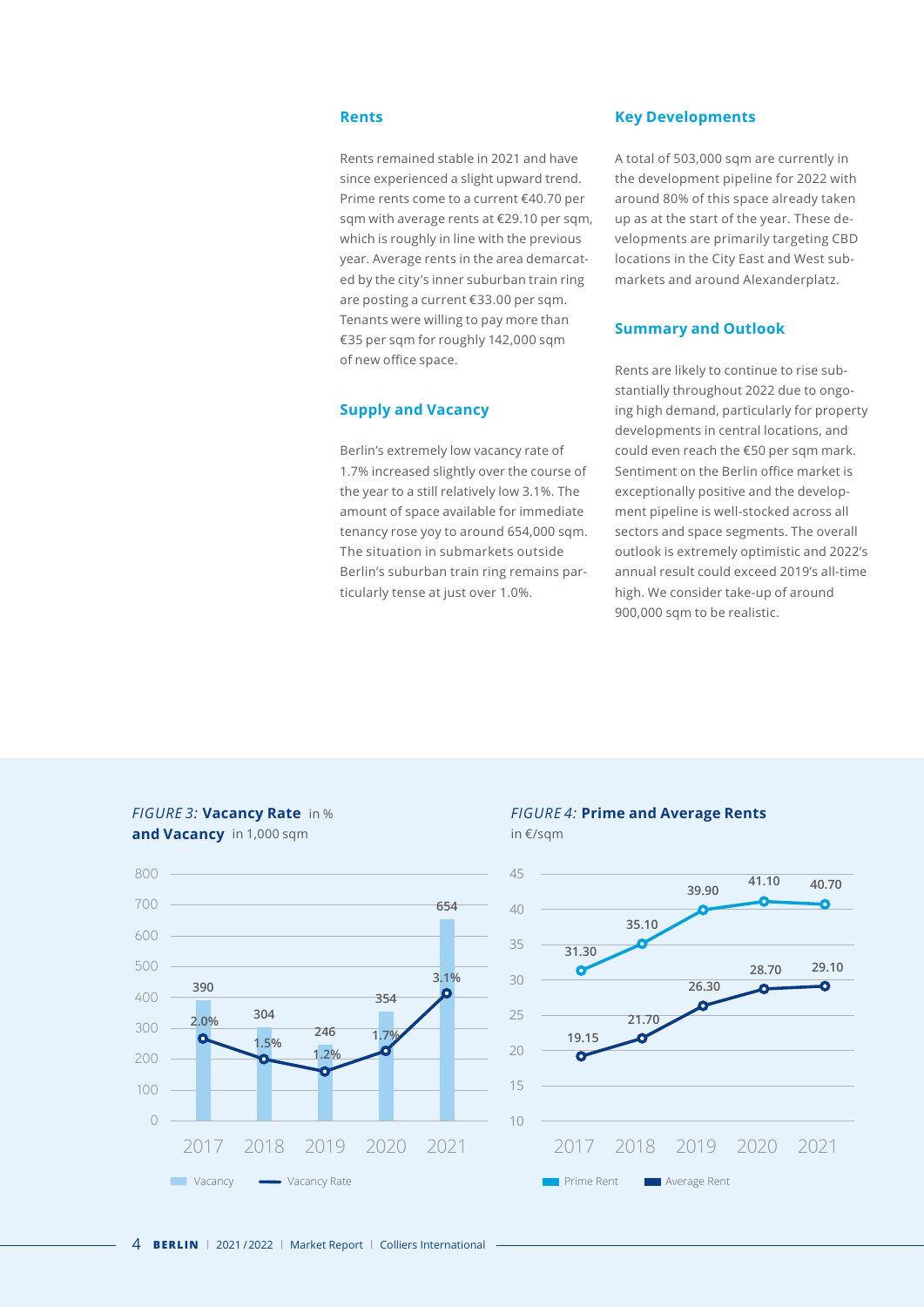### **Commercial Investment**

#### **Transaction Volume**

The Berlin commercial investment market experienced another exceptional year in 2021. Despite the ongoing impact of the pandemic, investor interest and confidence in the Berlin market proved unshakable. Annual transaction volume of €10.5bn significantly exceeded the previous year's result and broke through the 10 billion mark for the second time in the footsteps of 2019's record result of €12.2bn. This second-best result ever recorded reflects a 22% increase yoy and

tops the 10-year average by a substantial 69%.

The Berlin investment market's performance in 2021 is proof of its status as a safe haven with excellent upside potential even during the pandemic. An endof-year rally around major deals led to the best Q4 result ever seen on the Berlin market at almost €3.6bn.

#### **Fast Facts**

| <b>Investment Berlin</b>       | 2021             | 2020                     |
|--------------------------------|------------------|--------------------------|
| <b>Transaction Volume</b>      | 10,453 million € | 8,549 million $\epsilon$ |
| Portfolio Transactions         | 14%              | 38%                      |
| Share by International Buyers  | 43%              | 52%                      |
| Share by International Sellers | 42%              | 29%                      |
| Most Important Property Type   | Office 67%       | Office 64%               |
| Prime Yield Office             | 2.60%            | 2.80%                    |

#### *FIGURE 5:* **Transaction Volume**  in million €



#### *FIGURE 6:* **Transaction Volume by Type of Property 2021** share in %

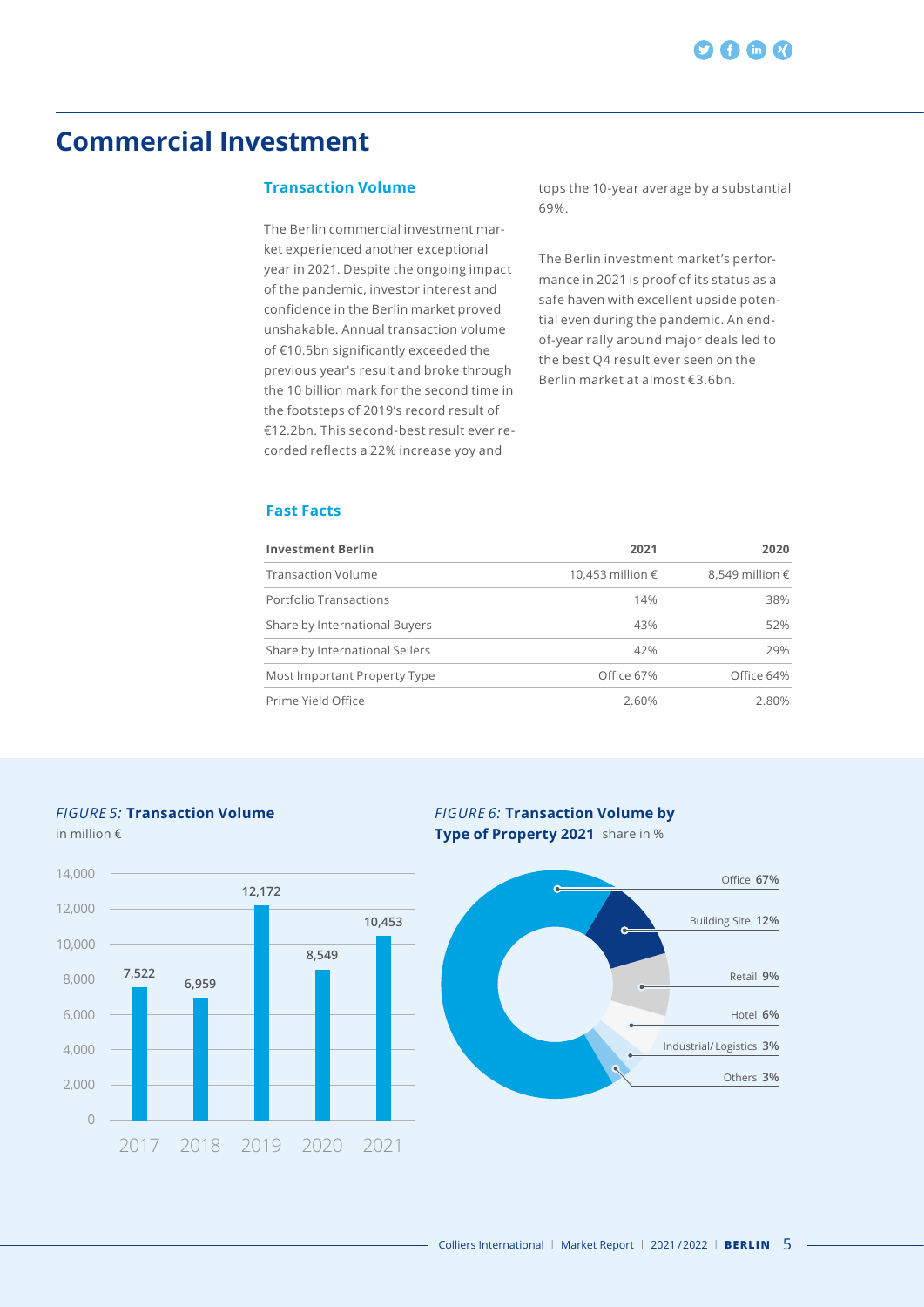#### **Supply and Demand**

Stable core assets with strong-covenant tenants experienced high demand as did value-add products. Office assets remained very popular, claiming two-thirds of transaction volume with almost €7bn. Property developers were busy this past year stocking their development pipelines. Building sites surpassed retail for the first time with over €1.2bn in transaction volume and a market share of 12%.

Demand for retail assets remains subdued due to the pandemic and the asset class brought in €970m, securing third place in the ranking. However, food-anchored retail and mixed-use core assets in prime locations, such as Gloria Berlin, continue to experience high demand. The majority of hotel investors have also adopted a wait-and-see stance. Hotels are increasingly being converted into office and mixed-use assets, a trend that we expect to continue in 2022.

Portfolios remained in scarce supply while still high on investor agendas. The largest portfolio deal of the year was the sale of the Optimum portfolio comprised of 30 assets to Blackstone. Other deals included CPI Property Group's sale of 6 business parks from its GSG portfolio and Patrizia's sale of 2 office buildings.

High-volume landmark deals continued to drive market activity and exceeded the €100m mark with 28 deals signed in 2021. In addition to the Fürst yet again changing hands, notable single-asset deals included Victoriastadt Lofts, Zalando headquarters, Friedrichstrasse 108 and Weidt Park Corner.

Asset and fund managers participated in numerous high-volume deals to claim pole position and generated almost half of transaction volume both buy and sellside. The investor group purchased assets for over €4.7bn and sold over €4.3bn. Property developers added a total of €1.3bn in assets to their pipelines and sold properties worth €2.4bn, putting them in second place both buy and sell-



#### *FIGURE 7:* **Buyer Groups** in million €, share in % *FIGURE 8:* **Seller Groups** in million €, share in %

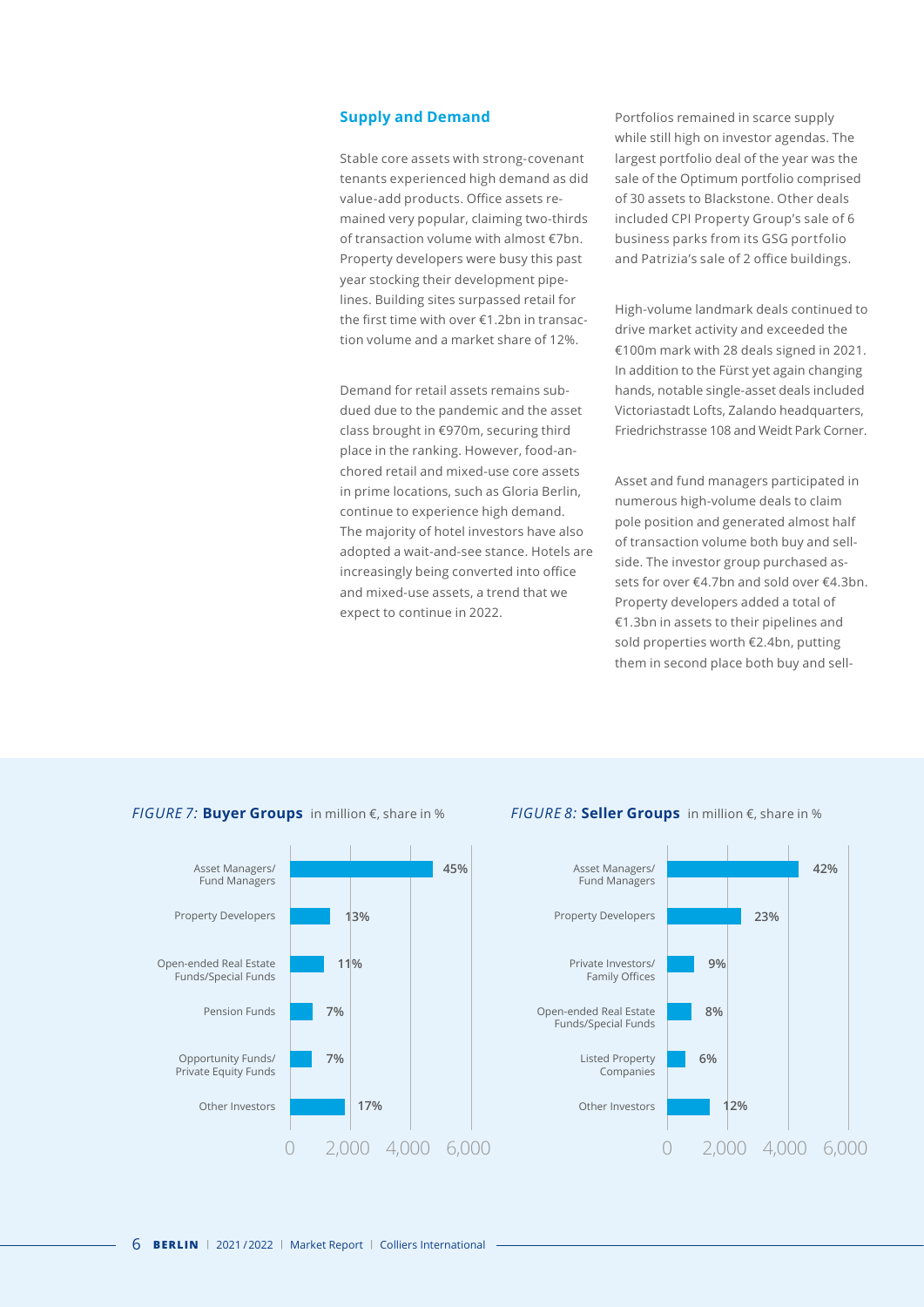

side. Open-ended real estate funds and special funds were the third most active investor group buy-side, while private investors and family offices seized a particularly large number of opportunities and came in third sell-side.

Foreign investors increasingly made their presence on the market felt over the course of the year, generating a market share of 43% and bringing market activity back in the range of the 5-year average of 52%. German investors largely dominated market activity and were particularly active in prime locations and in the core segment.

#### **Yields**

Gross initial yields for core office buildings in prime locations posted 2.60% at year-end, down 20 bps yoy. Fully let property developments with strong-covenant tenants in good locations are currently changing hands at 35x to 39x net annual rent. The trend towards investment in secondary locations and upcoming outskirt locations also caused yields in these submarkets to drop 20 bps to 2.90% and 3.40%, respectively. Investors appear to be particularly targeting micro-locations with excellent accessibility and strong



#### **Summary and Outlook**

Berlin continues to rank as one of the most attractive investment destinations in Europe thanks to an extremely stable office leasing market. The city's low vacancy rate and diversified economic landscape combined with pressure on investors to invest will continue to boost market activity in 2022. As such, we expect the transaction volume to exceed the €10bn mark for the third time and top 2021's result. Depending on the supply, an annual result in the range of 2019's all-time high of €12.2bn appears realistic.



Both the office leasing and investment markets in the German capital proved exceptionally robust, with rent prices picking up at the end of the year and prime yields again giving way.

#### **Contact**

**Margit Lippold** Director | Research +49 30 202993-43, margit.lippold@colliers.com